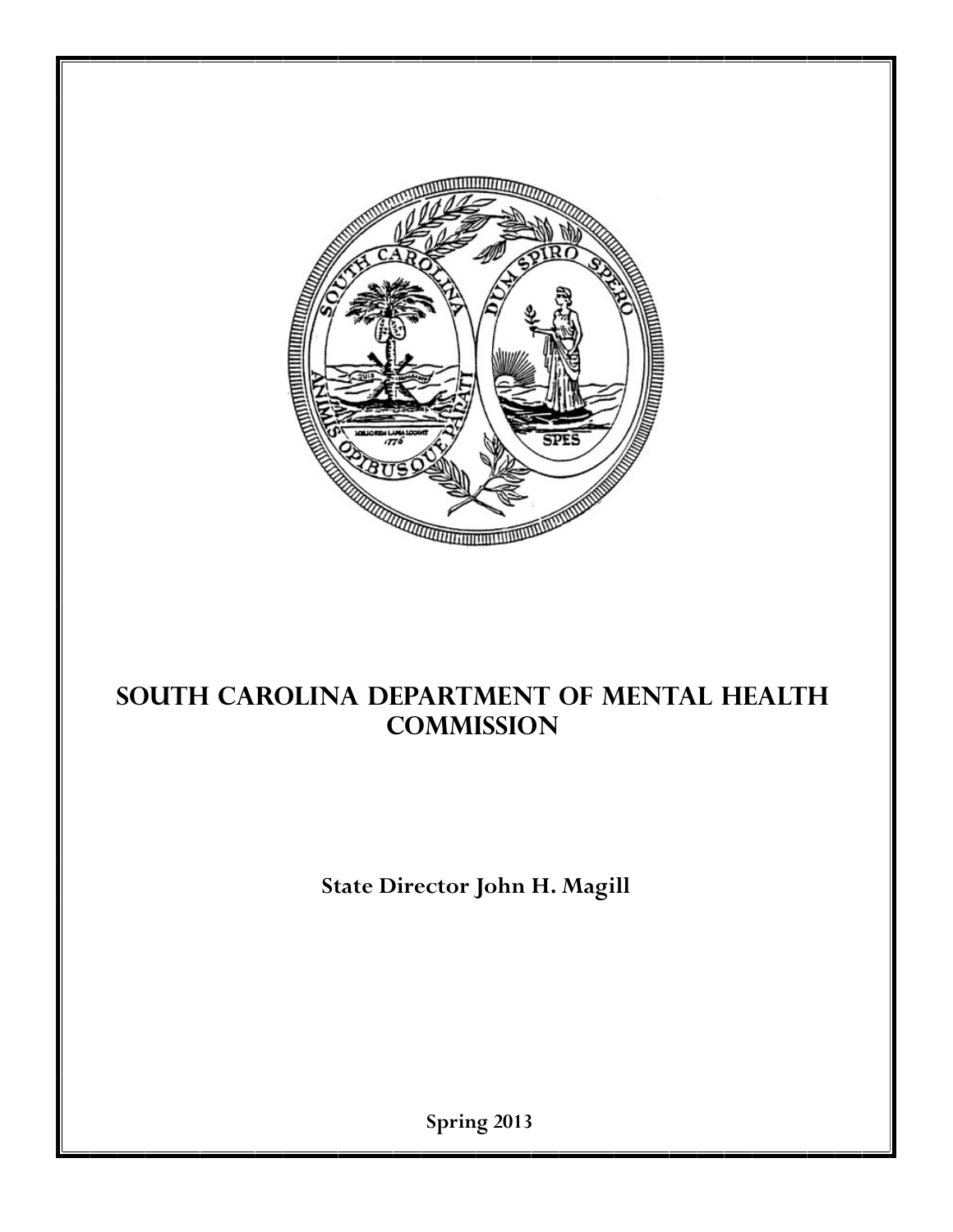DMH OPERATES A NETWORK OF SEVENTEEN COMMUNITY MENTAL HEALTH CENTERS, 42 CLINICS, FOUR HOSPITALS, THREE VETERANS' NURSING HOMES, AND ONE COMMUNITY NURSING HOME.

#### **DMH HOSPITALS AND NURSING HOMES**

| Columbia, SC                                                                        |
|-------------------------------------------------------------------------------------|
| G. Werber Bryan Psychiatric<br>Hospital                                             |
| William S. Hall Psychiatric<br>Institute (Child & Adolescents)                      |
| Morris Village Alcohol & Drug<br><b>Addiction Treatment Center</b>                  |
| C.M. Tucker, Jr. Nursing Care<br>Center - Stone Pavilion<br>(Veterans Nursing Home) |
| C.M. Tucker, Jr. Nursing Care<br>Center - Roddey Pavilion                           |
| Anderson, SC                                                                        |
| Patrick B. Harris Psychiatric<br>Hospital                                           |
| Richard M. Campbell<br><b>Veterans Nursing Home</b>                                 |

#### **Walterboro, SC**

Veterans Victory House (Veterans Nursing Home)

# DMH HISTORY AND DEMOGRAPHICS

South Carolina has a long history of caring for those suffering from mental illness. In 1694, the Lords Proprietors of South Carolina established that the destitute mentally ill should be cared for by local governments. The concept of "Outdoor Relief," based upon Elizabethan Poor Laws, affirmed that the poor, sick and/or disabled should be taken in or boarded at public expense. In 1762, the Fellowship Society of Charleston established an infirmary for the mentally ill. But it was not until the 1800"s that the mental health movement received legislative attention at the state level.

Championing the mentally ill, South Carolina Legislators Colonel Samuel Farrow and Major William Crafts worked zealously to sensitize their fellow lawmakers to the needs of the mentally ill, and on December 20, 1821, the South Carolina State Legislature passed a statute-at-large approving \$30,000 to build the South Carolina Lunatic Asylum and a school for the 'deaf and dumb'. This legislation made South Carolina the second state in the nation (after Virginia) to provide funds for the care and treatment of people with mental illnesses.

The Mills Building, designed by renowned architect Robert Mills, was completed and operational in 1828 as the South Carolina Lunatic Asylum. The facilities

grew through the decades to meet demand, until inpatient occupancy peaked in the 1960"s at well over 6,000 patients on any given day. From 1828 through 2012, South Carolina state-run hospitals and nursing homes treated over 938,000 patients and provided over 149,100,000 bed days.

In the 1920"s, treatment of the mentally ill began to include outpatient care as well as institutional care. The first outpatient center in South Carolina was established in Columbia in 1923.

The 1950's saw the discovery of phenothiazines, "miracle drugs" that controlled many severe symptoms of mental illness, making it possible to "unlock" wards. These drugs enabled many patients to function in society and work towards recovery, reducing the need for prolonged hospitalization. Government supp or t and spending increased in the 1960"s. The South Carolina Community Mental Health Services Act (1961) and the Federal Community Health Centers Act (1963) provided more funds for local mental health care.

The South Carolina Department of Mental Health (DMH) was founded in 1964. In 1967, the first mental healthcare complex in the South, the Columbia Area Mental Health Center, was built. The centers and clinics have served over 2,890,000 patients, providing over 39,600,000 clinical contacts.

Today, DMH operates a network of 17 community mental health centers, 42 clinics, three veterans' nursing homes, and one community nursing home. DMH is one of the largest hospital and community-based systems of care in South Carolina. In FY12, DMH outpatient clinics provided more than 1,179,00 clinical contacts and DMH hospitals and nursing homes provided more than 515,250 bed days. Last year, DMH treated nearly 100,000 citizens, including approximately 30,000 children and adolescents.

> DMH MISSION: TO SUPPORT THE RECOVERY OF PEOPLE WITH MENTAL ILLNESSES.



Babcock Building Cupola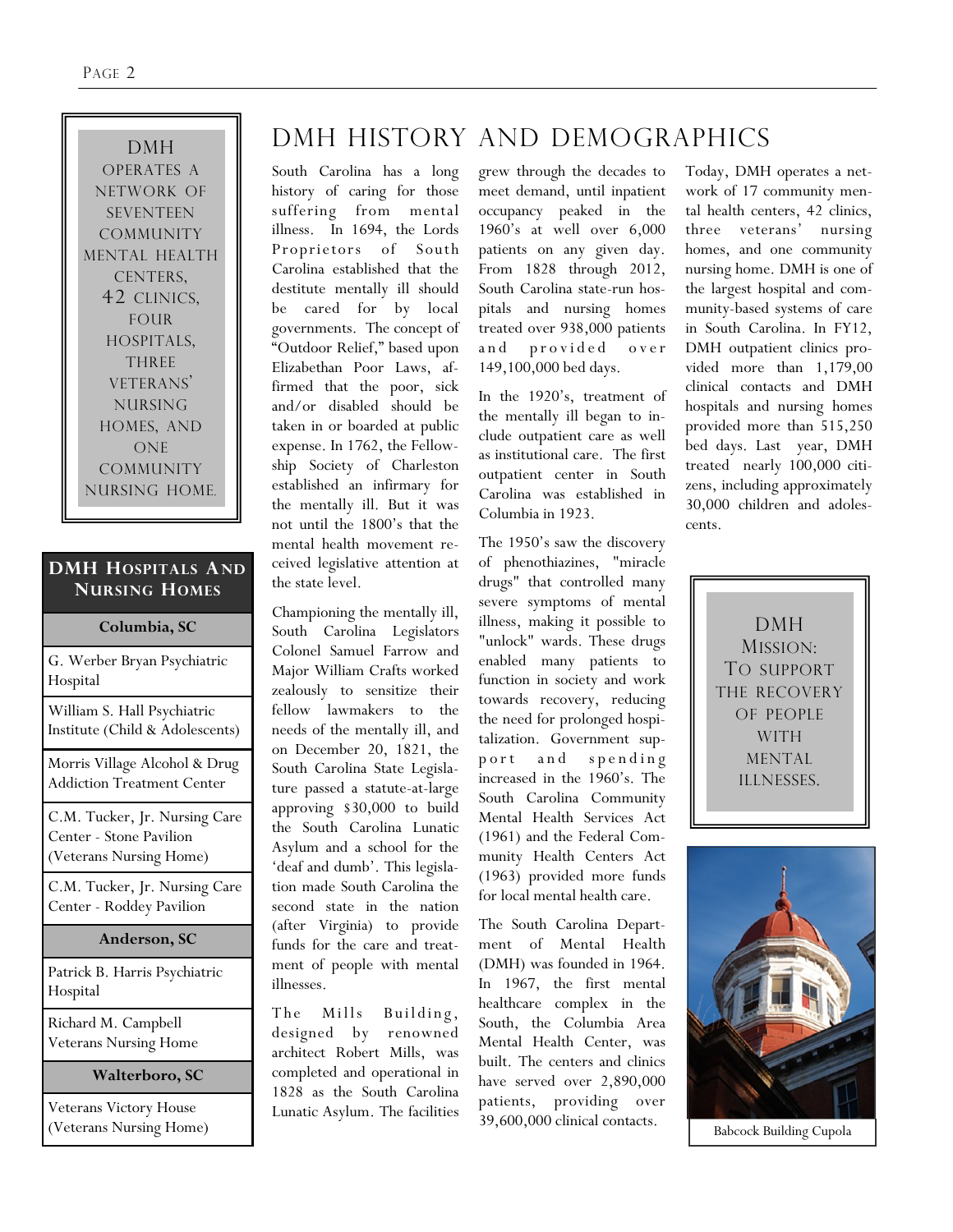### DEPARTMENT OF MENTAL HEALTH COMMISSION

This publication profiles the seven members of the SC Mental Health Commission, which is the governing body of the SC Department of Mental Health. The Commission has jurisdiction over the state's public mental health system. Its members are appointed for five-year terms by the governor with advice and consent of the Senate.

DMH deeply appreciates the selfless dedication of each Commissioner safeguarding the Agency mission to support the recovery of people with mental illness.

# ALISON Y. EVANS, PSY.D., CHAIR

Born and raised in Hartsville, Dr. Evan's interest in serving people with mental challenges began in her childhood. Her brother was diagnosed with autism and mental retardation. The entire family participated in his care and Dr. Evans remembers driving to Chapel Hill and Columbia for various treatments. The family got involved in day-to-day behavior modification treatment and other "homework" assignments for her brother, who was served for a time by Hall Institute and later moved to the Charles Lea Center at the South Carolina School for the Deaf and Blind. This experience exposed Dr. Evans to the importance of advocacy, as her mother was a tireless advocate for her son. It also influenced Dr. Evans' later academic, professional and service decisions.

Dr. Evans has directed her church"s children"s choir for 15 of the last 24 years. As choir director she stresses the importance of ensuring every child has a part in order to build their confidence. She says it is a great outlet in that it goes beyond a traditional choir involving Bible memory and Bible study.

Dr. Evans is a licensed professional counselor. She received her bachelor's degree from Trevecca Nazarene University, her master's degree from Middle Tennessee State University and her doctorate in psychology from California Coast University. After completing her academic studies, Dr. Evans worked for a time as a psychologist at the Pee Dee MHC. She later went into private practice, which she did for many years, and most recently joined the faculty of the SC Governor"s School for Science and Math, where she serves as the mental health counselor for the school"s 188 students.

Excited by her new position at the Governor"s School, Dr. Evans says she helps the students balance stress with wellness, while keeping an eye out for emerging clinical issues. The students are away from home in an environment of excellence, which can become overwhelming for those who are used to being first in their class. The work is rigorous and students can find themselves making C"s despite working very hard.

Dr. Evans works on site and the students can be self-

referred or referred by their parents or teachers. She focuses on decreasing students" vulnerability to unhealthy coping mechanisms such as alcohol or marijuana through counseling and education. She began Fun Without Drugs (FWD), a club that stresses management activities such as attending ball games and cheering to both help the students decompress and increase their sense of belonging. Their slogan is "24/7 Smart: making good decisions inside and outside the classroom."

Dr. Evans has been a member of the Mental Health Association of South Carolina since 1994. She is also a member of the Mental Health Association of Darlington County, serving since 1986. She is a member of numerous organizations and has received many distinguished service awards.

Dr. Evans was appointed to the SC Mental Health Commission in May of 2004 by Governor Sanford. In August of that year she was elected Chair, and has served in that capacity ever since.

As Chair, Dr. Evans feels the role of the Commission is not to micromanage operations



Alison Y. Evans, Psy.D., Chair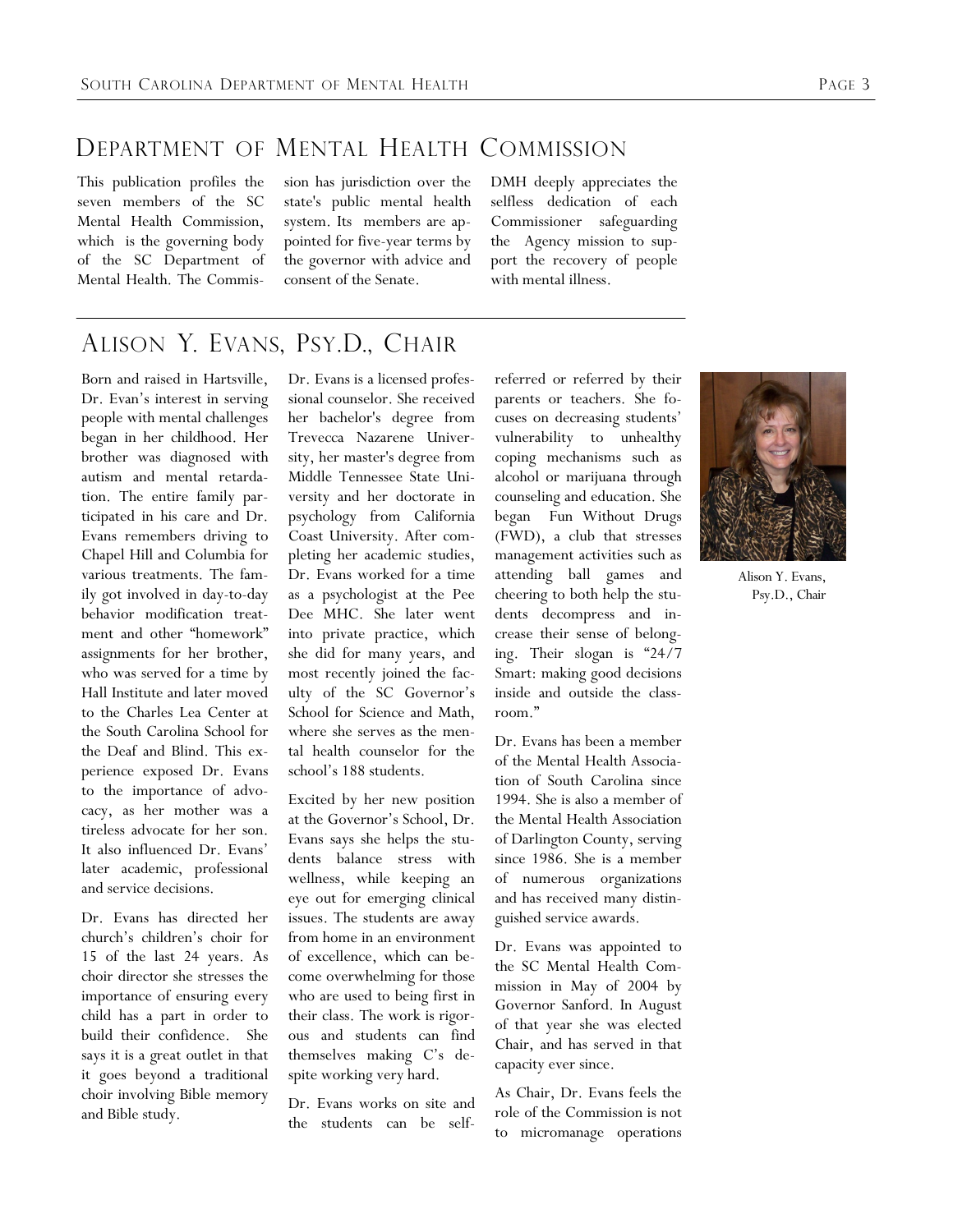DR. EVANS FEELS THE ROLE OF THE COMMISSION IS NOT TO MICROMANAGE OPERATIONS BUT TO HELP SET POLICY AND DIRECTION FOR THE AGENCY.

## ALISON Y. EVANS, PSY.D., CHAIR

but to help set policy and direction for the Agency. The Commission pays special attention to the financial situation to best provide services from a client-centered perspective. Dr. Evans says that from an operational standpoint, the most important tasks of the Commission is hiring the state director. She feels the best decision they have made is to bring in John H. Magill for that position. She says that Mr. Magill has led DMH through very difficult times while simultaneously making major accomplishments: "The Telepsychiatry program is phenomenal. What that has done for patient care as well as the financial impetus and the accessibility of services. It's a wonderful thing," she said. Another noted accomplishment is the sale of the Bull Street property. Dr. Evans says the

Commission knew that it would not be an easy task, there would be lots of scrutiny and it would be a onetime opportunity. They wanted the best deal possible to protect clients, carry out fiduciary responsibility, and provide for patient care. Those different perspectives potentially were at odds and the Commission needed to ensure that patient care remained the number one priority.

Regarding the future of the Agency, Dr. Evans says there is a concern about where health care is going and how it is going to be managed more efficiently without jeopardizing standards. She would like DMH to move in the direction of prevention and would like increased funding to allow this. She notes that it can be a tough sell to those who control purse strings but

(continued from page 3)

treatment on the front end of a psychotic condition is less costly than waiting until after it occurs.

Dr. Evans is quick to recognize her husband Ken, a family practice physician, and her son Justin for supporting her efforts to serve the citizens of South Carolina. Without their support she could not put in the time she does in her various roles.

She says her faith has been an important part of shaping the work and life she lives. Her faith teaches, "You are to look out for your fellow man, you are to love your neighbor as yourself. And I think that"s what it's about for me, to protect those vulnerable populations who maybe need somebody to fight for them or at least help empower them to fight. I think that"s my driving force."



Joan Moore, Vice Chair

## JOAN MOORE, VICE CHAIR

Vice Chair Joan Moore has served on the SC Mental Health Commission for more than eight years. The Bonneau native and Goose Creek resident represents Congressional District 1. Moore has lived in the Lowcountry for most of her life, having attended schools in Berkeley, Georgetown, and Charleston counties, and working as a secretary at West View Elementary for 25 years. "I loved being around the children, they were wonderful," she said. "It was great to see them grow up. As the children

grew up most of them married and remained in the community. I had the pleasure of seeing their children educated at Westview Elementary. I still have contact with some of the former students." This sense of closeness and community is important to Moore.

Moore did not expect to be asked to serve on a Commission, but found the offer to serve on Mental Health"s to be a blessing. She has a son with a mental illness, and she has first hand knowledge of

the challenges that families face finding appropriate services. She said, "It was a perfect fit."

Moore has enjoyed her time on the Mental Health Commission and has learned a great deal about DMH. "What really surprises me about this Department is that just about everyone that I have met truly cares about the people we serve  $-$  it's not just a job to them. To me, that makes it worthwhile," she said.

When asked about her role as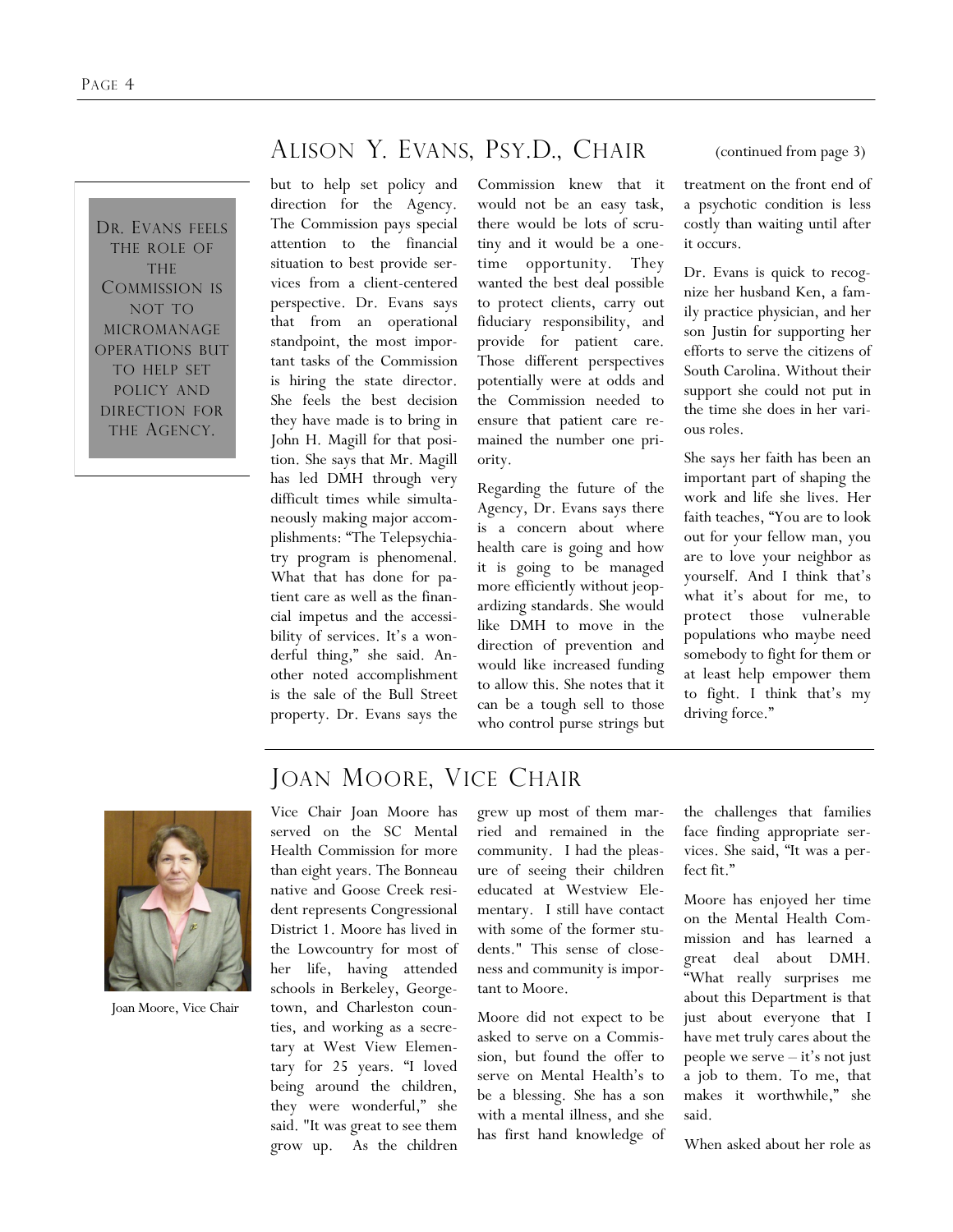#### JOAN MOORE, VICE CHAIR

a Commissioner, Moore explained that sometimes it's more of a public relations position than anything else. "We are the governing board, but without the director, the driving force, it wouldn"t work," she said. "We have to communicate what DMH is all about to the public."

With unlimited resources,

Moore said she"d see DMH have the best, newest, and most modern facilities, as well as many more psychiatrists and counselors. As resources increase, she feels personnel, especially psychiatrists, and competitive pay should be high priorities.

Moore explained her philosophy: "My mother always said,

#### BEVERLY F. CARDWELL

Beverly Cardwell was appointed as a mental health commissioner in August of 2012 representing District 5. Cardwell has a husband with a diagnosis of bipolar disorder and a son with the diagnosis of schizophrenia. She has been on the Board of Catawba Mental Health Center since 2000 and says it was hard to leave her post there, though she believes it will help her in her new role of Commissioner.

Cardwell was born in Kings Mountain, NC, the youngest of six children. Her mother, age 94, still lives in NC and Cardwell keeps in close contact with her five siblings, whom she describes as "wonderful". Cardwell attended high school and business school in NC.

Growing up, Cardwell says that mental health issues were not on her radar. Then she learned her father-in-law had been diagnosed with bipolar disorder. Early in their relationship, her husband said he would take her higher and lower than she's ever been. At the time she did not fully

understand his meaning. Later he was also diagnosed with bipolar disorder and her learning began. She had no worries that she could handle loving someone with mental health problems but says that when her son was diagnosed with schizophrenia she needed to learn more and reach out to others who were living with mental illness. According to the National Alliance on Mental Illness, (NAMI) one in four adults experiences a mental health disorder in a given year.

In the late 1990s, Cardwell"s husband began experiencing mania and would get up at 4 a.m. to write for hours at a time. This effort eventually became a book entitled *No More Secrets*. The book chronicles his journey of diagnosis, treatment, and recovery. Throughout the process he learned of multiple family members who also suffered from mental illness. The stigma of mental illness was so strong one cousin had been removed from the family tree. The cousin died at age 43 at the State Hospital after an 11 year stay.

A little over two years ago, Cardwell lost her son to suicide. She described how this was new territory for her and how difficult it was. She says she wants the Agency to help people who are going through mental and emotional pain as much as possible.

As a Commissioner, Cardwell would like to see more people helped and shorter waits for appointments. She notes when people call they usually need help right then, not in a week or two. She is excited about the new Future Is Now (FINS) initiative to provide rapid response and appointments at DMH"s 17 mental health centers.

Additionally, Cardwell would like to see some of the older DMH buildings replaced, especially Catawba Mental Health Center"s facility.

Cardwell recalls growing up in a Christian-centered home. She says they were a big family, did not have a lot of money, but there was always unconditional love, and this impacted her value system most of all.

(continued from page 4)

"You work for other people, you do for other people, and you will be satisfied. Find someone who needs your help, and you help them.' And that"s what I try to do. There"s always someone else who is worse off, I count my blessings that I can help, in some small way."



Beverly F. Cardwell

ACCORDING TO THE NATIONAL ALLIANCE ON MENTAL ILLNESS, (NAMI) ONE IN FOUR ADULTS EXPERIENCES A MENTAL HEALTH DISORDER IN A GIVEN YEAR.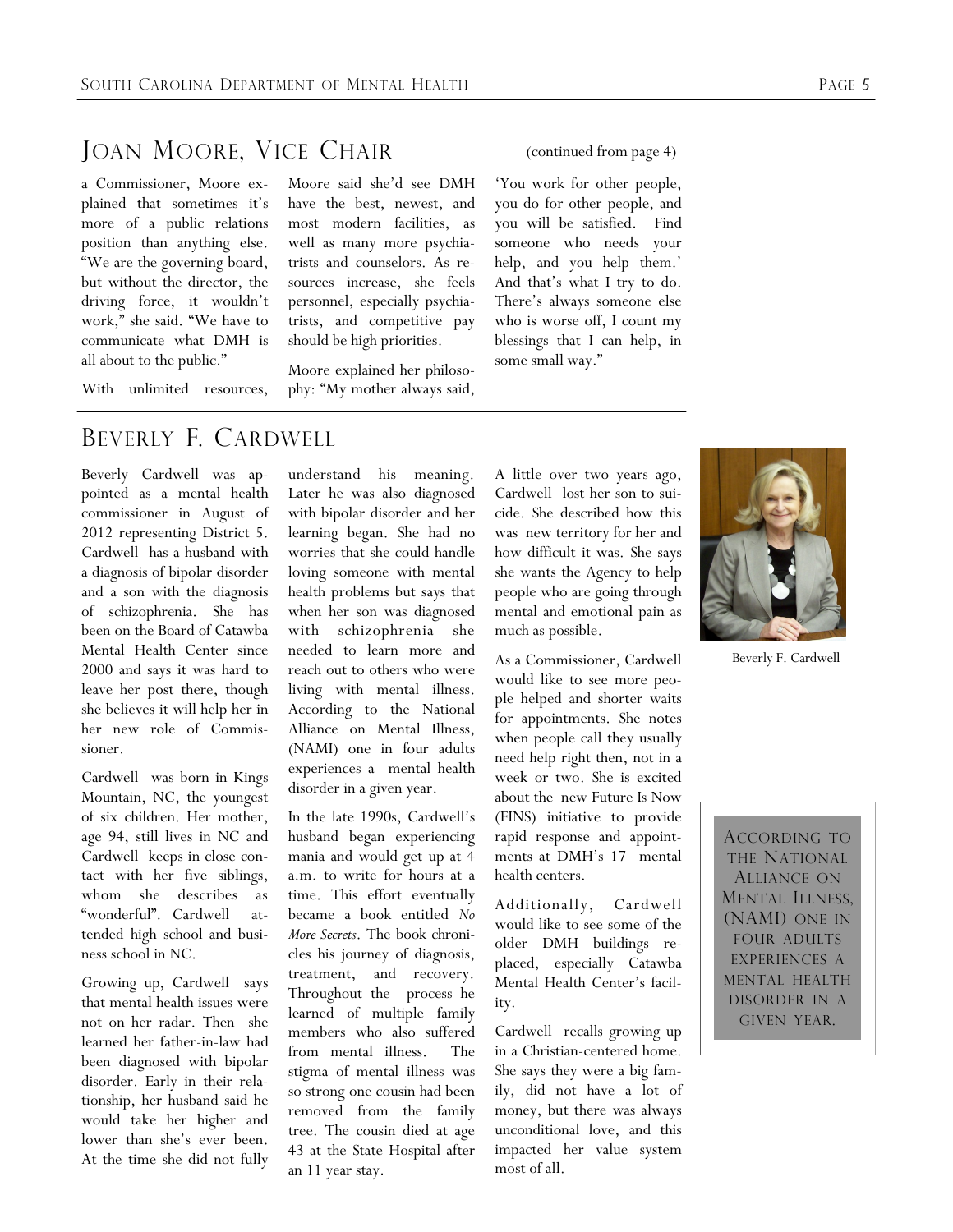

Jane Jones

## JANE JONES

Jane Jones has served as a commissioner since 2004. She feels she brings a different perspective, not having a clinical background. Jones values her experience on the Commission and believes that collectively it makes a difference.

Jones was born in Anderson County, where she grew up on a farm. She had a traditional southern upbringing where faith, manners, and respect were stressed. She was taught to be kind to everybody.

Jones attended two years of Erskine College, transferred, and graduated from Winthrop University, with majors in sociology and psychology. Jones"s first job was a social worker at Child Welfare.

After starting her family, she decided to go into teaching. She earned her teaching certificate and became a middleschool teacher, retiring after 22 years. As a teacher in a rural community she saw students come to school with many needs and heart wrenching stories; this further enforced her commitment to service.

In addition to her social service and teaching experience, Jones is a licensed realtor and a "full time grandmother". Jones and her family are big Clemson fans.

Jones has a keen interest in politics, believing in the importance of knowing what is going on in her community and state.

Jones sees the role of the Commission as being a support and a watchdog for the Agency. "Everybody needs oversight; even if there is nothing wrong a second opinion can help," she said. She believes the Commission's greatest accomplishment was hiring Mr. Magill as the state director, noting he has done an incredible job managing the Agency through difficult times.

In the future Jones would like to see continued focus on Hall Institute. She recalls years where the Agency had to fight hard to keep it in existence and says it is important for DMH to provide a place for children with psychiatric needs that cannot be served elsewhere.



Sharon L. Wilson, FACHE, CEAP

# SHARON L. WILSON, FACHE, CEAP

Newly minted Commissioner Sharon L. Wilson is the director of Behavioral Health Operations at the Greenville Hospital System (GHS). GHS recruited Wilson 18 years ago due to her expertise in Employee Assistance Programs (EAP) and Managed Care. GHS wanted to bring an EAP product to the marketplace as well as redesign the offerings it had for its own employees in the area of Managed Care and EAP.

Wilson was born and reared in Pittsburgh, Pennsylvania. She received her Bachelor of Science in Psychology from Indiana University of Pennsylvania. Where she continued graduate studies in clinical psychology. Prior to completing her thesis, she married and began raising a family. She worked in community mental health centers in Pennsylvania and Virginia. It was important to Wilson to obtain a graduate degree, so she returned to school and earned a master"s degree in Management. She has since received her Certification in Employee Assistance Programs (CEAP) and is a Fellow in the American College of Health Care Executives (FACHE).

Wilson"s interest in psychology and mental health began as a young child when she was a patient of a husband and wife dentist/hygienist. Not a fan of going to dental appointments, she really enjoyed

visiting their office, which was located in their home. She recalls a warm, loving and happy atmosphere, complete with the family pets in the waiting room. She decided, at that time, that she wanted to become a dental hygienist, so inspired was she by this couple"s practice and seemingly "perfect" life. Two years later, she learned that the wife/hygienist had committed suicide. The news shocked the young Wilson and from that moment forward she was committed to understanding the human psyche and helping people deal with mental health problems.

GHS has a labor force of approximately 10,000 people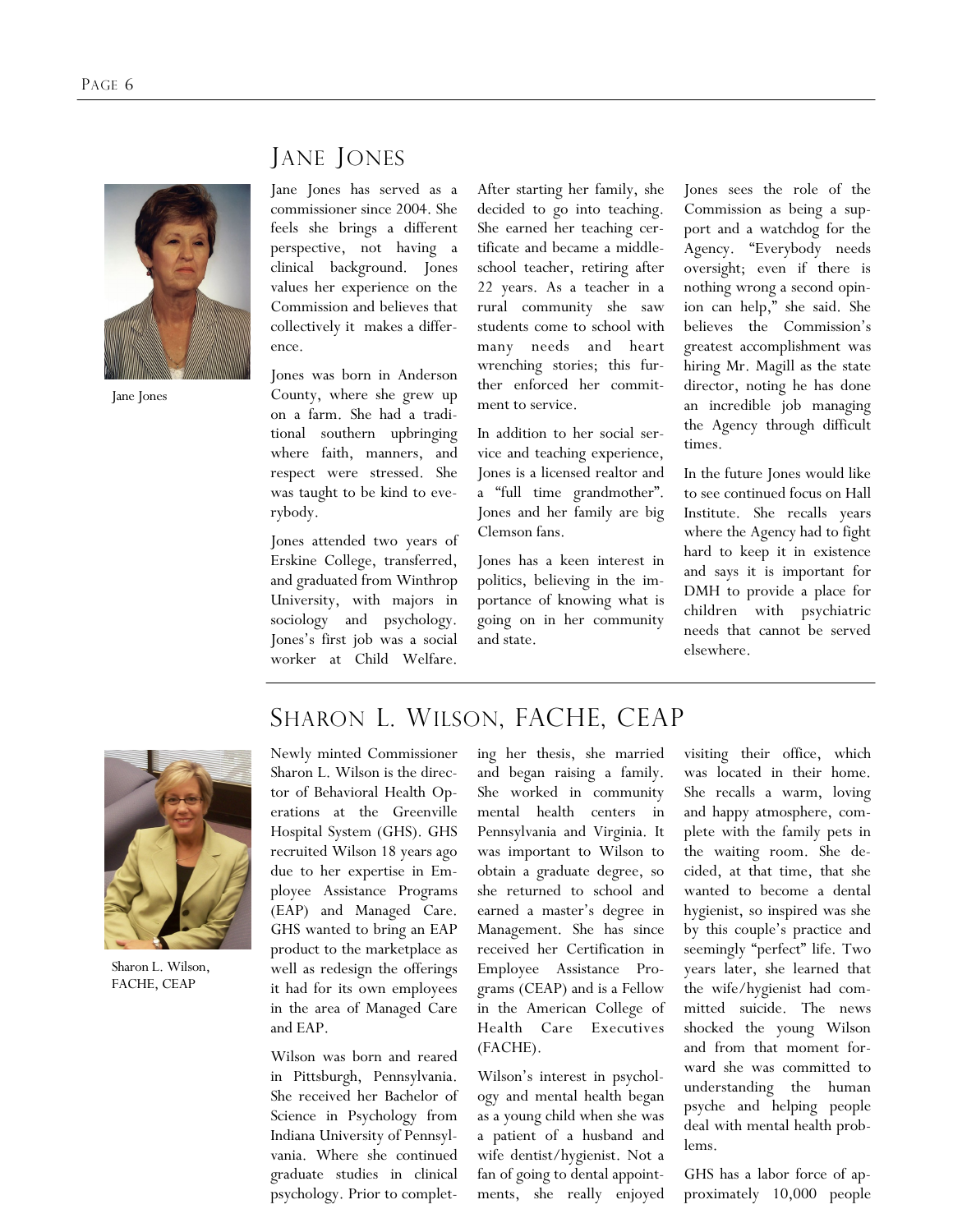## SHARON L. WILSON

and is self-insured. Taking into consideration employees' dependents, GHS provides healthcare benefits to more than 13,000 people. When Wilson first joined GHS, the mental health benefit to employees was limited to M.D. coverage. Now it offers therapy to support the mental health of its employees and their dependents. While her main duties are administrative, Wilson is still involved in some employee case man-

agement and takes special pride in being able to problem solve with them and get the services they need. "When I can make an impact on one person or group and change something for the better, this gives me great satisfaction," she said.

As a Commissioner, Wilson would like the state to continue to collaborate with the private sector. She believes that public/private sharing of responsibility is essential in

#### (continued from page 6)

supporting people gaining access to needed mental health care. She stresses the need for an inclusive, grass roots approach, which focuses on keeping people well in addition to treating them when they are not. While recognizing the challenges both the private and public sector face in their service to people"s mental health, Wilson chooses to frame this as an opportunity, "These are exciting times," she said.



### EVERARD RUTLEDGE, PH.D.

Everard Rutledge, Ph.D., has served as a mental health commissioner since 2009. He holds a master"s degree in Hospital and Health Administration from the University of Minnesota and a Ph.D. in Healthcare Administration from La Salle University.

Dr. Rutledge, the former vice president of Bon Secours Health System, has held executive leadership positions in healthcare organizations across the nation for more than 30 years. He helped pioneer the first community care provider model in the Midwest and the development and building of the Urban Medical Institute in Baltimore, as well as overseeing the integration of the Liberty Health System with the Bon Secours Baltimore Health Corporation.

In his previous role with Bon Secours, Rutledge was responsible for system-wide community health programs, as well as advocacy, public policy, diversity, and the identification of community needs throughout the Bon Secours system.

He joined the Bon Secours system in 1996 as chief executive officer of Bon Secours Baltimore Health Corporation following its merger with Liberty Health System. He assumed his position as Health System vice president in 1997. Dr. Rutledge retired in 2007. He took on leadership of Sea Island Comprehensive Healthcare Corporation in Johns Island in 2009.

Born and raised in New York City, NY, Dr. Rutledge came to South Carolina to be near his parents, who had retired in Charleston, and to work with the Bon Secours system. "Healthcare Administration is very rewarding, professionally," said Rutledge. "It's a field where frustration may be ever-evident as far as policy issues, but it's a wonderful way to make a difference."

Dr. Rutledge feels that public agency commissioners are entrusted to ensure that the

policies set by the Legislature are carried forth consistently with sensitivity to the needs of the constituents receiving services. To him, the commissioner works in an advisory role to the management and chief executive officer, to ensure that resources are utilized in a manner that will provide the greatest benefit to those in need. "Our sensitivity is to a very vulnerable population, that is why I"m proud to be a member of the Mental Health Commission," he said.

"Many states dismantled their mental health systems years ago, in a trend called "deinstitutionalization," with the intention of providing greater flexibility for patients and mental health care professionals, however, in many instances it didn"t turn out that way," said Dr. Rutledge. "South Carolina didn"t take that same tack. We see the need for both ambulatory and institutional care, and I think we"re very well suited for that."



Everard Rutledge, Ph.D.